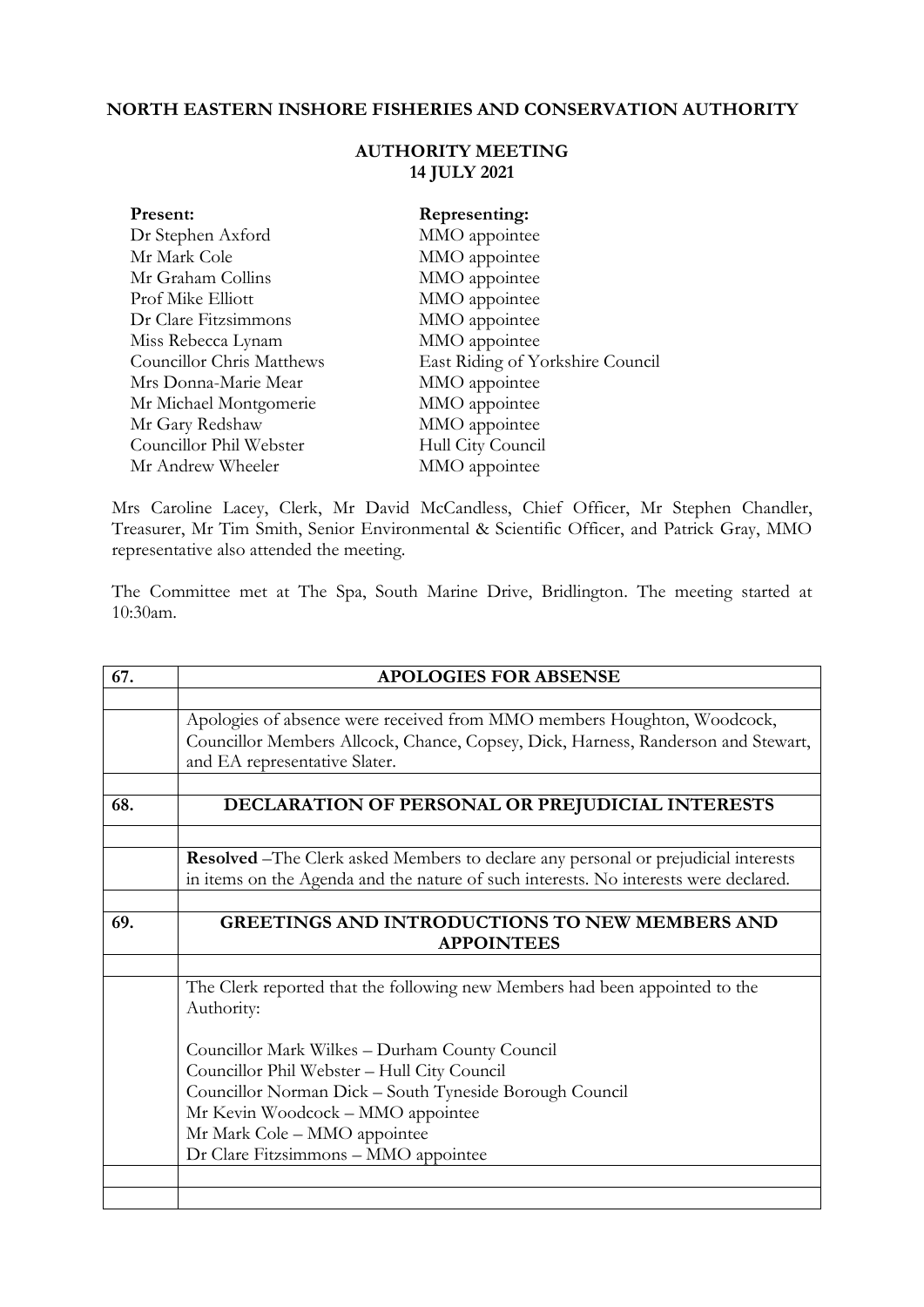| 70. | TO ELECT A CHAIRMAN                                                                                                                                                                                                                                                                                                                                                                                                                                                                                                                                                                                          |
|-----|--------------------------------------------------------------------------------------------------------------------------------------------------------------------------------------------------------------------------------------------------------------------------------------------------------------------------------------------------------------------------------------------------------------------------------------------------------------------------------------------------------------------------------------------------------------------------------------------------------------|
|     |                                                                                                                                                                                                                                                                                                                                                                                                                                                                                                                                                                                                              |
|     | The Clerk reported that the current Chairman, Councillor Chris Matthews was unable<br>to stand for the position of Chairman due to other commitments, the Authority had<br>received one nomination in writing from the current Vice Chair, Dr Stephen Axford,<br>MMO appointee. The Clerk asked the Authority if there were any other nominations.<br>There were no further nominations. Dr Stephen Axford was proposed and seconded<br>and was elected Chairman by a unanimous vote by the Authority. Dr Stephen Axford<br>thanked Councillor Matthews for his time as Chairman on behalf of the Authority. |
|     | Resolved - That Dr Stephen Axford, MMO appointee be elected as Chairman for the<br>ensuing year.                                                                                                                                                                                                                                                                                                                                                                                                                                                                                                             |
|     | TO ELECT A VICE CHAIRMAN                                                                                                                                                                                                                                                                                                                                                                                                                                                                                                                                                                                     |
|     |                                                                                                                                                                                                                                                                                                                                                                                                                                                                                                                                                                                                              |
|     | The Clerk reported that the authority had not received any nominations in writing, and<br>asked the Authority if there were any nominations at the meeting. Councillor Phil<br>Webster, Hull City Council, expressed an interest at the meeting, there were no further<br>nominations. Councillor Phil Webster was elected Vice Chairman by a unanimous<br>vote by the Authority.                                                                                                                                                                                                                            |
|     | Resolved - That Councillor Phil Webster be elected Vice-Chairman for the ensuring<br>year.                                                                                                                                                                                                                                                                                                                                                                                                                                                                                                                   |
| 71. | TO APPOINT AN EXECUTIVE COMMITTEE                                                                                                                                                                                                                                                                                                                                                                                                                                                                                                                                                                            |
|     |                                                                                                                                                                                                                                                                                                                                                                                                                                                                                                                                                                                                              |
|     | Resolved-<br>That the Chairman, Vice-Chairman<br>Councillors Randerson and Allcock<br>Mr Graham Collins, Mr Andrew Wheeler, Mr Gary Redshaw and Professor Mike<br>Elliott be appointed for the ensuing year.<br>One Local Authority position remained vacant, the Clerk agreed to contact all the                                                                                                                                                                                                                                                                                                            |
|     | Local Authority Representatives to fill the vacant post.                                                                                                                                                                                                                                                                                                                                                                                                                                                                                                                                                     |
| 72. | TO CONFIRM MEMBERSHIP OF STANDARDS COMMITTEE                                                                                                                                                                                                                                                                                                                                                                                                                                                                                                                                                                 |
|     | Resolved - That Councillors Matthews, Randerson and Clerk be appointed for the<br>ensuing year.                                                                                                                                                                                                                                                                                                                                                                                                                                                                                                              |
| 73. | TO CONFIRM MEMBSHIP OF THE SCIENCE ADVISORY GROUP                                                                                                                                                                                                                                                                                                                                                                                                                                                                                                                                                            |
|     | Resolved - That Chair, Vice-Chairman<br>Miss Rebecca Lynam, Mr Mark Cole, Mr Graham Collins, Dr Clare Fitzsimmons, Mr<br>Robert Houghton, Professor Mike Elliott, Mr Michael Montgomerie, and<br>representatives from the Marine Management Organisation, Natural England and the<br>Environment Agency be appointed for the ensuing year.                                                                                                                                                                                                                                                                   |
| 74. | TO APPOINT REPRESENTATIVES TO SERVE AND REPORT<br><b>QUARTERLY</b>                                                                                                                                                                                                                                                                                                                                                                                                                                                                                                                                           |
|     | Resolved -<br>That the following be appointed for the ensuing year to serve<br>(a)                                                                                                                                                                                                                                                                                                                                                                                                                                                                                                                           |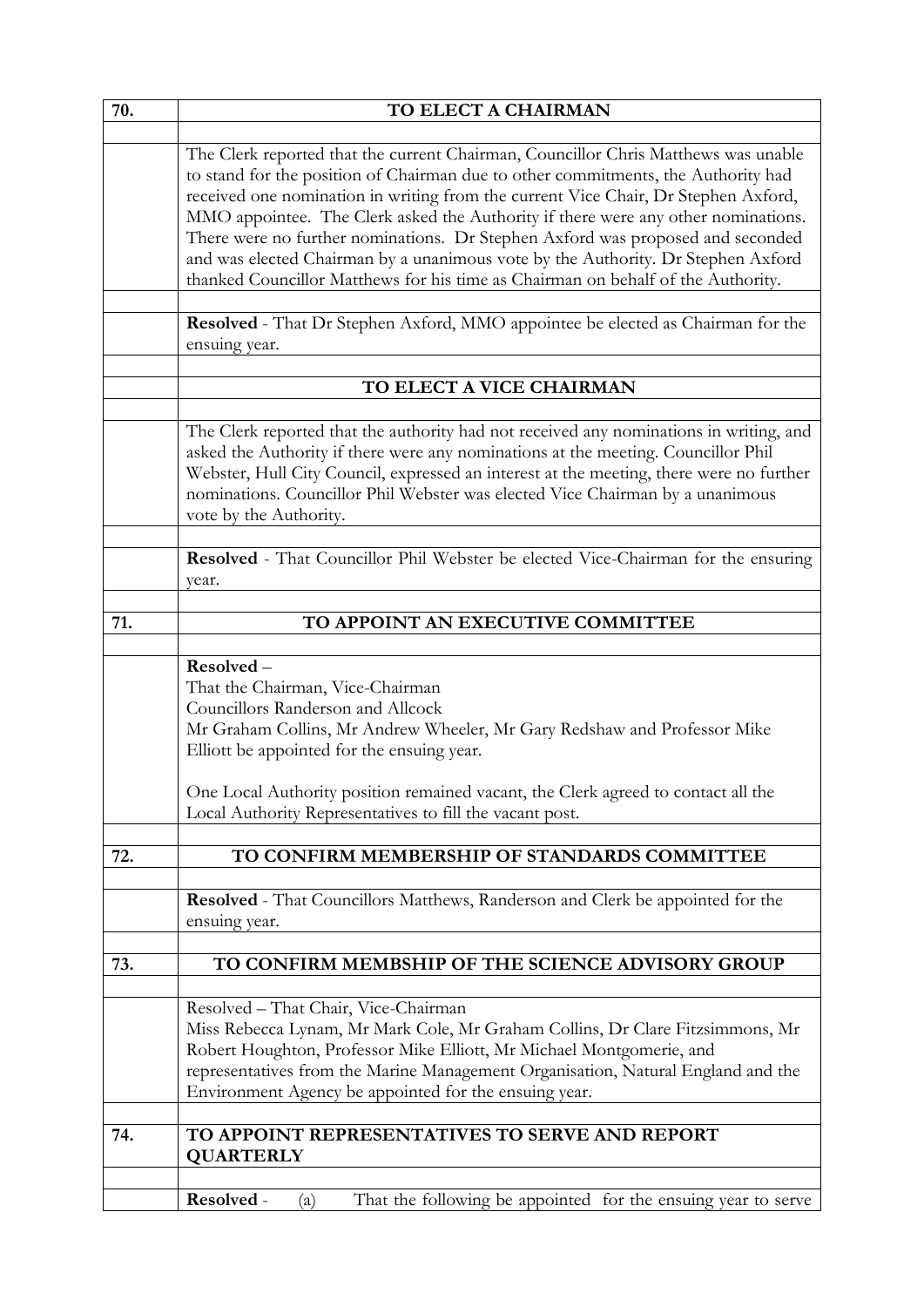|     | and report quarterly on :-                                                                                                                                                                                                                                                                                                                                                                                                                                                                                                                                                                                                                                                                                                                                                          |
|-----|-------------------------------------------------------------------------------------------------------------------------------------------------------------------------------------------------------------------------------------------------------------------------------------------------------------------------------------------------------------------------------------------------------------------------------------------------------------------------------------------------------------------------------------------------------------------------------------------------------------------------------------------------------------------------------------------------------------------------------------------------------------------------------------|
|     | Flamborough Harbour Commissioners (2 representatives):<br><b>Councillor Chris Matthews</b><br>Mr R Houghton                                                                                                                                                                                                                                                                                                                                                                                                                                                                                                                                                                                                                                                                         |
|     | <b>Staithes Harbour Board (4 representatives)</b><br>Councillor David Chance<br>Mr Steven Mallinson                                                                                                                                                                                                                                                                                                                                                                                                                                                                                                                                                                                                                                                                                 |
|     | Mr Mark Cole<br>Mr Richard Pennall                                                                                                                                                                                                                                                                                                                                                                                                                                                                                                                                                                                                                                                                                                                                                  |
|     | The Chief Officer informed members that there had been some communications with<br>the Staithes Harbour Board, and they had recognised the difficulty in appointing 4<br>representatives from the Authority, so they had suggested appointing an external<br>representative, Mr Richard Pennall, members supported the recommendation.                                                                                                                                                                                                                                                                                                                                                                                                                                              |
|     | That the following be appointed for the ensuing year to attend meetings of:<br>(b)                                                                                                                                                                                                                                                                                                                                                                                                                                                                                                                                                                                                                                                                                                  |
|     | The Association of Inshore Fisheries & Conservation Authorities Forum (3<br>representatives):                                                                                                                                                                                                                                                                                                                                                                                                                                                                                                                                                                                                                                                                                       |
|     | Chairman/(the Vice-Chairman to substitute when the Chairman is unable<br>to attend)<br>Clerk or Deputy Clerk<br>Chief IFC Officer                                                                                                                                                                                                                                                                                                                                                                                                                                                                                                                                                                                                                                                   |
|     | That it be noted that the Chief IFC Officer was a Director of The Association of<br>(c)<br>Inshore Fisheries & Conservation Authorities.                                                                                                                                                                                                                                                                                                                                                                                                                                                                                                                                                                                                                                            |
| 75. | MINUTES OF THE AUTHORITY MEETING HELD ON 18 DECEMBER<br>2020                                                                                                                                                                                                                                                                                                                                                                                                                                                                                                                                                                                                                                                                                                                        |
|     | <b>Resolved</b> – That the minutes of the Quarterly meeting held on 18 December 2020 be<br>approved as a correct record and signed by the Chair.                                                                                                                                                                                                                                                                                                                                                                                                                                                                                                                                                                                                                                    |
| 76. | MINUTES OF THE EXECUTIVE MEETING HELD ON 5 MARCH 2021                                                                                                                                                                                                                                                                                                                                                                                                                                                                                                                                                                                                                                                                                                                               |
|     | <b>Resolved</b> – That the minutes of the Executive meeting held on 05 March 2021 be<br>approved as a correct record and signed by the Chair.                                                                                                                                                                                                                                                                                                                                                                                                                                                                                                                                                                                                                                       |
| 77. | NEIFCA FINANCIAL OUTURN 2020/2021                                                                                                                                                                                                                                                                                                                                                                                                                                                                                                                                                                                                                                                                                                                                                   |
|     | The Treasurer of the Authority presented a report of the Annual Accounts for<br>NEIFCA for the year ended 2020/21. The report provided the income and<br>expenditure account, detailed balance sheet and position on reserve accounts.<br>Members requested reassurance that once all of the staff vacancies were filled, there<br>would be adequate funds in the staffing budget to meet the required demands, the<br>Treasurer reassured members that there was sufficient budget to cover the additional<br>salaries. Members also questioned if the $f250,000$ held in the Patrol Vessel Maintenance<br>Reserve was sufficient, the Chief Officer reassured members that this was an<br>additional reserve to cover any insurance excess costs for a substantial issue with the |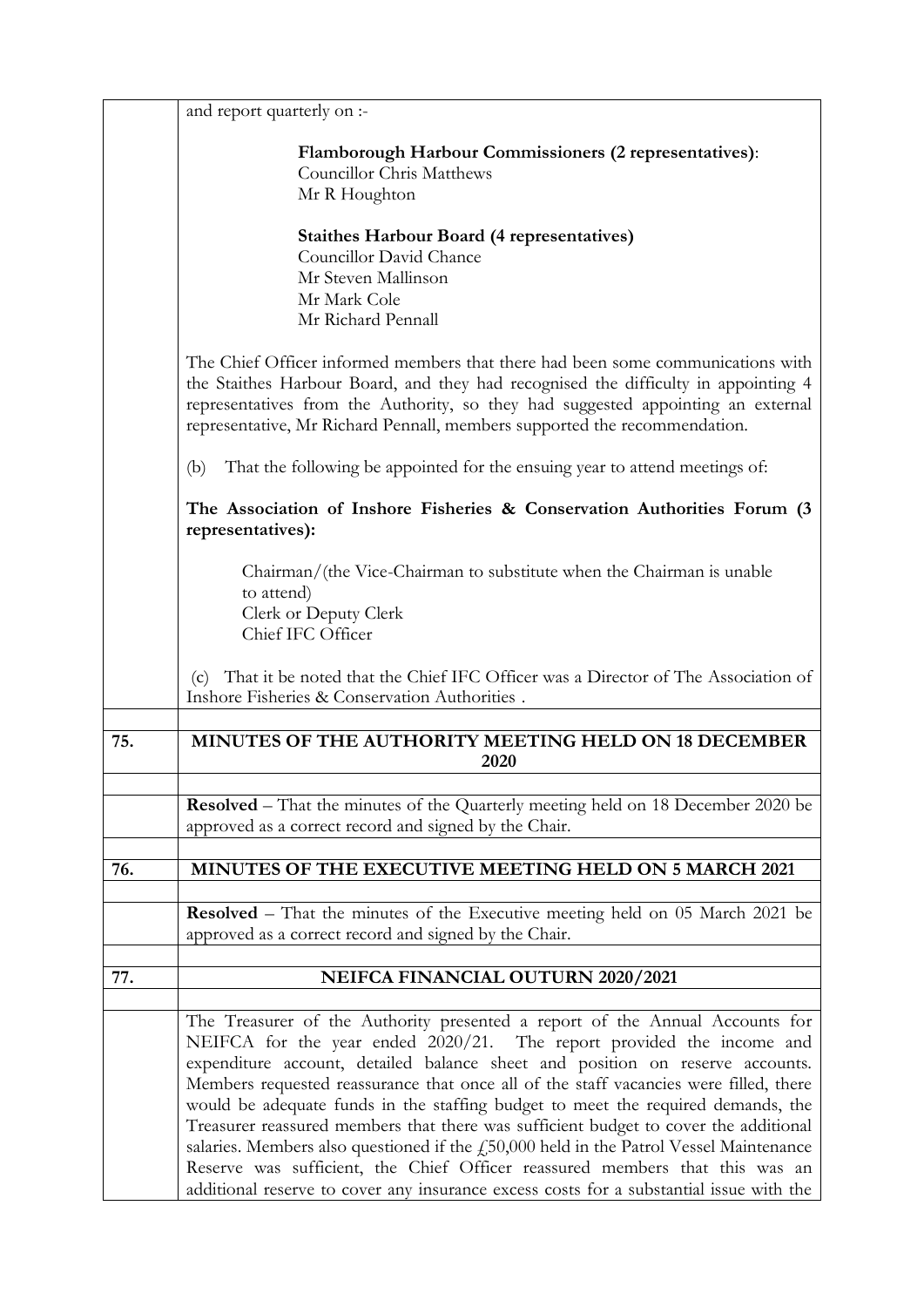|     | offshore assets, in addition to the offshore Repairs and Maintenance budget.                                                                                                                                                                                                                                                                                                                                                                                                                                                                                                                                                                                                                                                                  |
|-----|-----------------------------------------------------------------------------------------------------------------------------------------------------------------------------------------------------------------------------------------------------------------------------------------------------------------------------------------------------------------------------------------------------------------------------------------------------------------------------------------------------------------------------------------------------------------------------------------------------------------------------------------------------------------------------------------------------------------------------------------------|
|     |                                                                                                                                                                                                                                                                                                                                                                                                                                                                                                                                                                                                                                                                                                                                               |
|     | Resolved -<br>a) That the Statement of Accounts were approved as presented<br>b) That Members Approved the Outturn position                                                                                                                                                                                                                                                                                                                                                                                                                                                                                                                                                                                                                   |
| 78. | <b>MANAGEMENT OF SCALLOP DREDGING 2021/2022</b>                                                                                                                                                                                                                                                                                                                                                                                                                                                                                                                                                                                                                                                                                               |
|     | The Chief Officer presented a report to support consideration of recommendations<br>for the 2021/2022 fishery. A detailed background was included in the report for<br>member's information. The Chief Officer informed members that due to the Covid-19<br>pandemic, on-board monitoring of the permitted vessels had not been possible during<br>the $2020/21$ season.                                                                                                                                                                                                                                                                                                                                                                      |
|     | <b>Resolved</b> $-$ (a) That members note the report.<br>(b) Members endorse the reopening of the permitted fishery on the same basis as the<br>previous five seasons and that a maximum of three permits are offered in line with<br>the draft application process for the 2021/2022 season.                                                                                                                                                                                                                                                                                                                                                                                                                                                 |
| 79. | <b>MANAGEMENT OF PERMITTED INTERTIDAL SEA BASS FISHERY</b><br>2021/2022                                                                                                                                                                                                                                                                                                                                                                                                                                                                                                                                                                                                                                                                       |
|     | The Chief Officer presented a report to update members on the current situation                                                                                                                                                                                                                                                                                                                                                                                                                                                                                                                                                                                                                                                               |
|     | surrounding the EU prohibition on commercial fishing for sea bass from the shore<br>and to present a scheme for re-opening the fishery on 1 October 2021. The Chief<br>Officer provided a verbal update on the background of the ongoing conflict between<br>European fisheries legislation, designed to protect sea bass stocks, and the Authority's<br>intertidal netting permit scheme for the benefit of new members. The legislative<br>conflict had been ongoing since the end of 2017 but the Chief Officer was pleased to<br>report that following communications with Defra on Friday 4 June 2021, changes<br>implemented via secondary legislation by the UK government would enable the<br>Authority to re-open the fishery again. |
|     |                                                                                                                                                                                                                                                                                                                                                                                                                                                                                                                                                                                                                                                                                                                                               |
|     | <b>Resolved</b> $-$ (a) That Members note the report.<br>(b) That given the introduction of new secondary legislation which will permit five<br>operators to work intertidal fixed nets within the NEIFCA district from 30 July 2021<br>members support the re-opening of the permitted fishery, in accordance with the<br>Authority's fixed netting byelaw regulations, from 1 October 2021.<br>(c) That members endorse the draft procedure for allocating the permits.                                                                                                                                                                                                                                                                     |
| 80. | NEIFCA DRAFT ANNUAL REPORT 2020/2021                                                                                                                                                                                                                                                                                                                                                                                                                                                                                                                                                                                                                                                                                                          |
|     |                                                                                                                                                                                                                                                                                                                                                                                                                                                                                                                                                                                                                                                                                                                                               |
|     | The Chief Officer provided members with a draft Annual Report covering the period,<br>2020/2021, summarising the Authority's outputs and activities during the year.<br>Members were asked to provide any comments or feedback to the Chief Officer by<br>the 30 July 2021.                                                                                                                                                                                                                                                                                                                                                                                                                                                                   |
|     | <b>Resolved</b> – That the report be noted.                                                                                                                                                                                                                                                                                                                                                                                                                                                                                                                                                                                                                                                                                                   |
|     |                                                                                                                                                                                                                                                                                                                                                                                                                                                                                                                                                                                                                                                                                                                                               |
| 81. | UPDATED STAFFING HANDBOOK                                                                                                                                                                                                                                                                                                                                                                                                                                                                                                                                                                                                                                                                                                                     |
|     | The Clerk and Chief Officer presented a report which provided members with an                                                                                                                                                                                                                                                                                                                                                                                                                                                                                                                                                                                                                                                                 |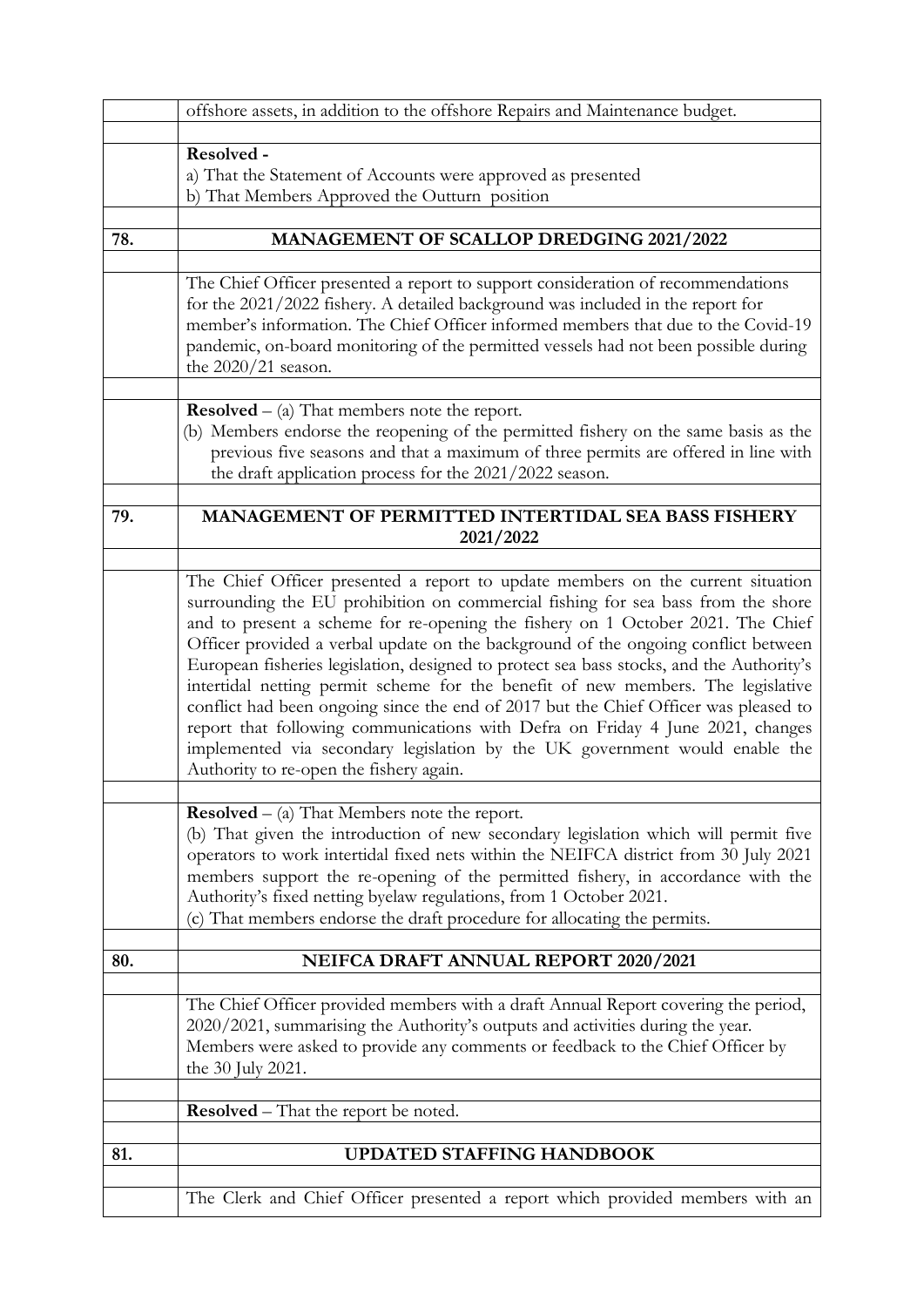|     | updated version of the NEIFCA 'Staffing Handbook', containing comprehensive<br>information on staffing policies and procedures for review and consideration.<br>Members were informed that the changes and updates brought the Authority's policies |
|-----|-----------------------------------------------------------------------------------------------------------------------------------------------------------------------------------------------------------------------------------------------------|
|     | and procedures in line with current employment legislation. The revised staffing<br>handbook was currently out for consultation amongst the Authority's staff and trade<br>unions.                                                                  |
|     |                                                                                                                                                                                                                                                     |
|     | <b>Resolved</b> $-$ (a) That the updated version of the NEIFCA Staffing Handbook be                                                                                                                                                                 |
|     | provisionally approved subject to any further consideration of comments received<br>from staff and or Trade Union representatives.                                                                                                                  |
|     | (b) That members delegate authority to the Executive Committee to review and<br>consider any such comments and finalise the Handbook.                                                                                                               |
|     | (c) That a final version of the Handbook is provided for member's information at the<br>next Authority meeting.                                                                                                                                     |
|     |                                                                                                                                                                                                                                                     |
| 82. | NEIFCA INTERNAL AUDIT REPORT 2020/2021                                                                                                                                                                                                              |
|     |                                                                                                                                                                                                                                                     |
|     | The Clerk presented a report to inform members of the findings of the annual audit<br>report. The purpose of the audit is to provide management with assurance about the                                                                            |
|     | effectiveness of the controls identified and the exposure to risk that any control                                                                                                                                                                  |
|     | weaknesses may cause. The overall assurance opinion is substantial. A sound system of<br>governance, risk management and control exists, with internal controls operating                                                                           |
|     | effectively and being consistently applied to support the achievement of objectives in                                                                                                                                                              |
|     | the area audited. A copy of the report was included for members' information.                                                                                                                                                                       |
|     |                                                                                                                                                                                                                                                     |
|     | Resolved - That the report be noted.                                                                                                                                                                                                                |
|     |                                                                                                                                                                                                                                                     |
|     | <b>CHIEF OFFICERS OPERATIONAL REPORT</b>                                                                                                                                                                                                            |
|     |                                                                                                                                                                                                                                                     |
|     | The Chief Officer presented a report to provide members with a comprehensive and<br>detailed operational summary covering the period December 2020 to June 2021. Since                                                                              |
|     | the last update provided to members at the meeting held on 18 December 2020<br>NEIFCA operational contingency planning remains dynamic, evolving in response to<br>the ever changing situation surrounding the Covid-19 pandemic. Up to the end of  |
|     | December 2020, national work streams were largely focused finalising arrangements                                                                                                                                                                   |
|     | for exiting the European Union. IFCA involvement was channelled through the                                                                                                                                                                         |
|     | national Association and Chief Officer's group. The report also provided members<br>with a detailed overview of Enforcement and Compliance Work, continued efforts on                                                                               |
|     | securing finance for the replacement of the Authority's patrol vessel, delivery of the                                                                                                                                                              |
|     | new 9.5mtr Cabin Rib and priority work streams for the next 6 months.                                                                                                                                                                               |
|     |                                                                                                                                                                                                                                                     |
|     | <b>Resolved – That the notes be received.</b>                                                                                                                                                                                                       |
|     |                                                                                                                                                                                                                                                     |
| 17. | FISHERIES STATUTES AND REGULATIONS - PROSECUTIONS                                                                                                                                                                                                   |
|     |                                                                                                                                                                                                                                                     |
|     | The Clerk submitted a report on the fisheries enforcement activities taken by the                                                                                                                                                                   |
|     | Authority for the period December 2020 to June 2021.                                                                                                                                                                                                |